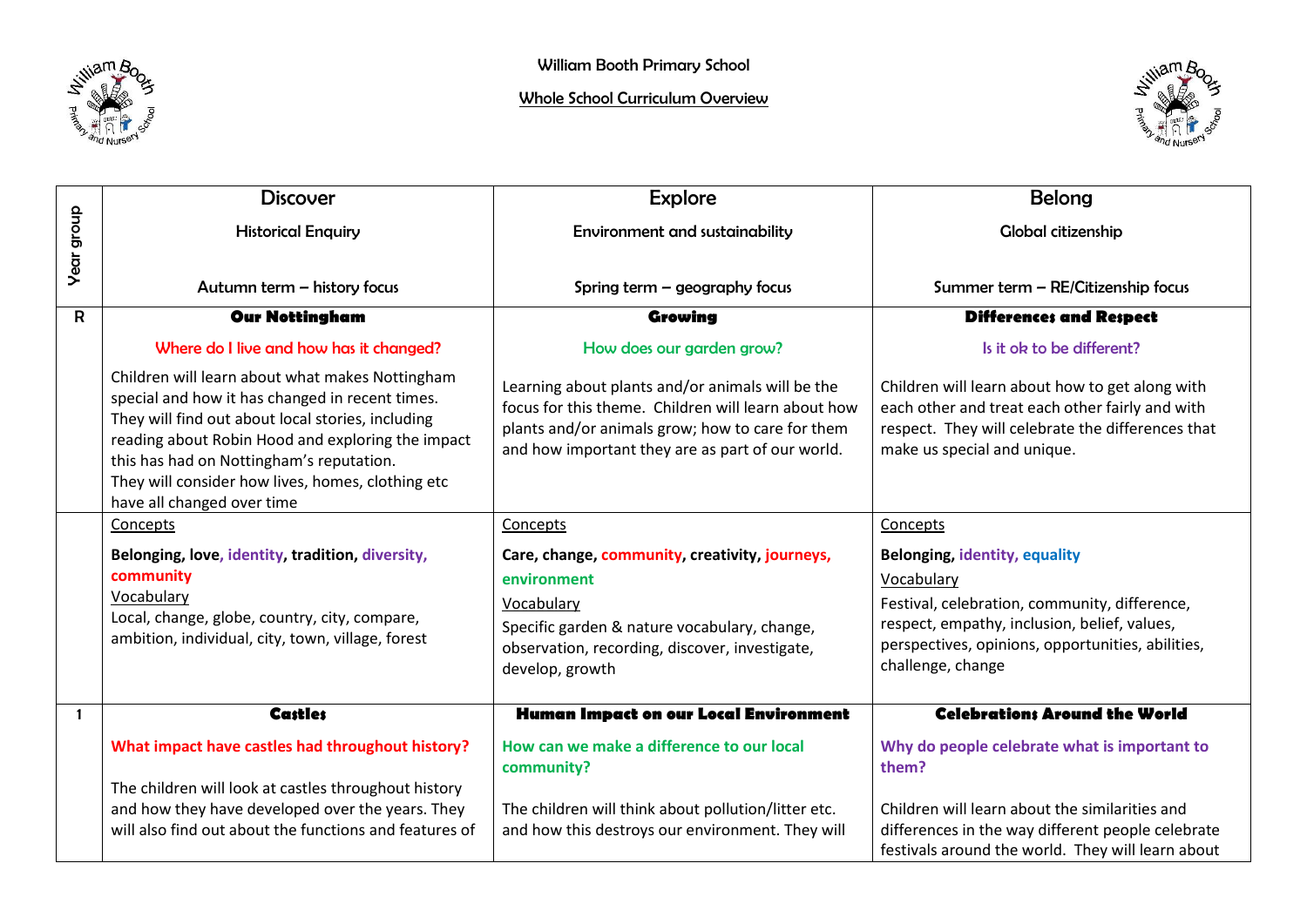|                | castles and the lives of the people who lived there,<br>with a focus on the role of women.<br>Explore how we can find out about the past and what<br>we can learn about life in the time of castles from<br>stories and fairy tales, including the legend of Robin<br>Hood.<br>Look at Castles from France- how can we tell that the<br>Normans came to England? Learn about the Battle of<br>Hastings and the impact that this had on life in<br>England.      | think about their own environment and what they<br>can do to help.<br>Children will interview local residents and find out<br>about the roles that people have in Sneinton.<br>They will link up with local organisations/councillors<br>to share their thoughts about the locality and plan<br>ways to improve the local area.                                                                                                                                 | which festivals are important to particular religions<br>and the customs linked to these.<br>Look at the festival of Midsummer in Sweden and<br>compare it to traditional May Day celebrations<br>which used to take place across the UK but now<br>primarily down in the South West                                                                                                                                                                                                                                                                                                                                                                |
|----------------|-----------------------------------------------------------------------------------------------------------------------------------------------------------------------------------------------------------------------------------------------------------------------------------------------------------------------------------------------------------------------------------------------------------------------------------------------------------------|-----------------------------------------------------------------------------------------------------------------------------------------------------------------------------------------------------------------------------------------------------------------------------------------------------------------------------------------------------------------------------------------------------------------------------------------------------------------|-----------------------------------------------------------------------------------------------------------------------------------------------------------------------------------------------------------------------------------------------------------------------------------------------------------------------------------------------------------------------------------------------------------------------------------------------------------------------------------------------------------------------------------------------------------------------------------------------------------------------------------------------------|
|                | <b>Country Study-France</b>                                                                                                                                                                                                                                                                                                                                                                                                                                     | Country study- the UK/ local area                                                                                                                                                                                                                                                                                                                                                                                                                               | <b>Country Study- Sweden</b>                                                                                                                                                                                                                                                                                                                                                                                                                                                                                                                                                                                                                        |
|                | Concepts                                                                                                                                                                                                                                                                                                                                                                                                                                                        | Concepts                                                                                                                                                                                                                                                                                                                                                                                                                                                        | Concepts                                                                                                                                                                                                                                                                                                                                                                                                                                                                                                                                                                                                                                            |
|                | Power, change, community, journeys, equality                                                                                                                                                                                                                                                                                                                                                                                                                    | Sustainability, care, influence                                                                                                                                                                                                                                                                                                                                                                                                                                 | Belonging, community, belief, identity                                                                                                                                                                                                                                                                                                                                                                                                                                                                                                                                                                                                              |
|                | Vocabulary                                                                                                                                                                                                                                                                                                                                                                                                                                                      | Vocabulary                                                                                                                                                                                                                                                                                                                                                                                                                                                      | Vocabulary                                                                                                                                                                                                                                                                                                                                                                                                                                                                                                                                                                                                                                          |
|                | Turret, moat, battlement, bailey, keep, barbican,<br>medieval                                                                                                                                                                                                                                                                                                                                                                                                   | Reduce, reuse, recycle, environment                                                                                                                                                                                                                                                                                                                                                                                                                             | Celebration, festivals, community, tradition                                                                                                                                                                                                                                                                                                                                                                                                                                                                                                                                                                                                        |
| $\overline{2}$ | London throughout the ages                                                                                                                                                                                                                                                                                                                                                                                                                                      | <b>Journeys</b>                                                                                                                                                                                                                                                                                                                                                                                                                                                 | Animal Welfare (endangered animals)                                                                                                                                                                                                                                                                                                                                                                                                                                                                                                                                                                                                                 |
|                | How has life in London shaped our country's<br>history?<br>Children will develop an awareness of the past,<br>exploring events beyond their living memory.<br>Children will study events that took place in London<br>such as the Great Fire of London and/or the<br>Gunpowder plot. They will explore what can be learnt<br>from such events and why they are significant. They<br>learn about important individuals who have<br>contributed to national life, | How does one person's journey impact on<br>everyone?<br>Children will look at journeys of explorers from the<br>past to significant places such as Scott. They will<br>contrast this by exploring the journeys of Greta<br>Thunberg and her climate change cause. They<br>explore ways they can have a positive impact<br>through their journey of life and the journeys they<br>make such as their journey to school with a<br>particular look at Ruby Bridges | Are humans more important than animals?<br>Children will study the impact of humans on our<br>global wildlife population. They will learn about the<br>declining numbers of specific species and how<br>organisations are working in this field to have a<br>positive impact. This will be balanced by studying<br>how families are driven to use hunting and<br>poaching to survive. Consider the impact of<br>conservation on the native tribes who live in areas<br>affected- Masai. Children will find out about animal<br>welfare in this country with a visit from the RSPCA.<br>How is their approach different to the rangers in<br>Africa? |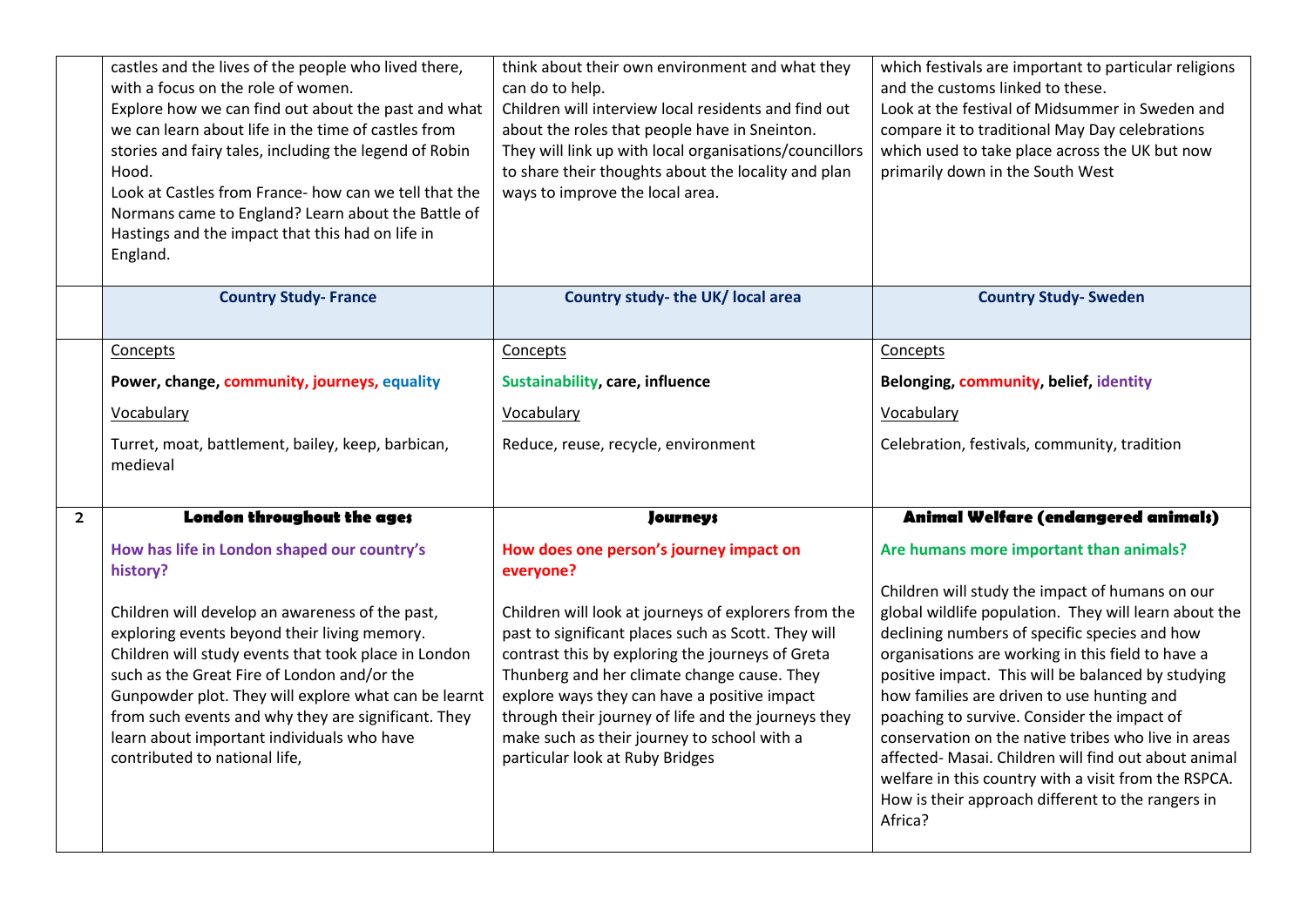|                         | <b>Country Study-the UK, London</b>                                                                                                                                                                                                                                                                                                                                        | <b>Country Study-Polar Regions, the Arctic and</b>                                                                                                                                                                                                                                                                                                                                                                                                                                                                                                                                | <b>Country Study-Kenya</b>                                                                                                                                                                                                                                                                                                                                                                                                                                                          |
|-------------------------|----------------------------------------------------------------------------------------------------------------------------------------------------------------------------------------------------------------------------------------------------------------------------------------------------------------------------------------------------------------------------|-----------------------------------------------------------------------------------------------------------------------------------------------------------------------------------------------------------------------------------------------------------------------------------------------------------------------------------------------------------------------------------------------------------------------------------------------------------------------------------------------------------------------------------------------------------------------------------|-------------------------------------------------------------------------------------------------------------------------------------------------------------------------------------------------------------------------------------------------------------------------------------------------------------------------------------------------------------------------------------------------------------------------------------------------------------------------------------|
|                         |                                                                                                                                                                                                                                                                                                                                                                            | <b>Antarctica</b>                                                                                                                                                                                                                                                                                                                                                                                                                                                                                                                                                                 |                                                                                                                                                                                                                                                                                                                                                                                                                                                                                     |
|                         | Concepts                                                                                                                                                                                                                                                                                                                                                                   | Concepts                                                                                                                                                                                                                                                                                                                                                                                                                                                                                                                                                                          | Concepts                                                                                                                                                                                                                                                                                                                                                                                                                                                                            |
|                         | Democracy, power, belonging, rebellion, identity                                                                                                                                                                                                                                                                                                                           | Influence, responsibility, sustainability, journeys,                                                                                                                                                                                                                                                                                                                                                                                                                                                                                                                              | Sustainability, responsibility, consequence, duty,                                                                                                                                                                                                                                                                                                                                                                                                                                  |
|                         | Vocabulary                                                                                                                                                                                                                                                                                                                                                                 | human rights, diversity                                                                                                                                                                                                                                                                                                                                                                                                                                                                                                                                                           | identity, diversity, human rights                                                                                                                                                                                                                                                                                                                                                                                                                                                   |
|                         | London, capital, gunpowder, fire, government,<br>parliament, king, material                                                                                                                                                                                                                                                                                                | Vocabulary                                                                                                                                                                                                                                                                                                                                                                                                                                                                                                                                                                        | Vocabulary                                                                                                                                                                                                                                                                                                                                                                                                                                                                          |
|                         |                                                                                                                                                                                                                                                                                                                                                                            | Journey, Antarctica, environment, planet, frozen,<br>climate, ice caps, eco system                                                                                                                                                                                                                                                                                                                                                                                                                                                                                                | Animal, welfare, habitat, opinions, belief, values                                                                                                                                                                                                                                                                                                                                                                                                                                  |
| $\overline{\mathbf{3}}$ | <b>Settlements</b>                                                                                                                                                                                                                                                                                                                                                         | <b>Oceans and Plastics</b>                                                                                                                                                                                                                                                                                                                                                                                                                                                                                                                                                        | <b>Food and Culture</b>                                                                                                                                                                                                                                                                                                                                                                                                                                                             |
|                         | Why have people chosen to settle in Nottingham?<br>Children will discover why people choose specific<br>places to settle and how this has changed through<br>history from the early settlers (Stone Age to Anglo<br>Saxons) in England to the modern day etc. Through<br>local study, children will learn about the unique<br>history of Nottingham and the City of Caves. | How do our actions impact on others around the<br>world?<br>Children will explore endangered animals that live<br>in the ocean and the issues that affect them. They<br>will look at the global issue of plastic pollution in<br>oceans and link this to their own communities with<br>a particular focus on the Maldives. They will use<br>this as a case study to look at the impact of luxury<br>holidays on native people. Children will investigate<br>the current waste practices at school and home,<br>and consider ways in which they can help to bring<br>about change. | To what extent does culture differ across the<br><b>African continent?</b><br>Children will look at foods from different countries<br>(Africa) and how they are intertwined with their<br>culture. Children will learn about how cultural<br>identity is shown through food and dress, and how<br>a sense of belonging to and being part of something<br>is special.<br>Explore the impact of fair trade on farmers in Africa<br>and consider how we can raise the profile of this. |
|                         | Country Study-the UK, Nottingham, Europe                                                                                                                                                                                                                                                                                                                                   | <b>Country Study- India, Sri Lanka and the Maldives</b>                                                                                                                                                                                                                                                                                                                                                                                                                                                                                                                           | <b>Country Study- South Africa and Ethiopia</b>                                                                                                                                                                                                                                                                                                                                                                                                                                     |
|                         | Concepts                                                                                                                                                                                                                                                                                                                                                                   | Concepts                                                                                                                                                                                                                                                                                                                                                                                                                                                                                                                                                                          | Concepts                                                                                                                                                                                                                                                                                                                                                                                                                                                                            |
|                         | Pride, achievement, journeys and communities,                                                                                                                                                                                                                                                                                                                              | Sustainability, duty, responsibility, journeys,                                                                                                                                                                                                                                                                                                                                                                                                                                                                                                                                   | Diversity, belonging, identity, happiness,<br>community                                                                                                                                                                                                                                                                                                                                                                                                                             |
|                         | diversity                                                                                                                                                                                                                                                                                                                                                                  | human rights, diversity                                                                                                                                                                                                                                                                                                                                                                                                                                                                                                                                                           |                                                                                                                                                                                                                                                                                                                                                                                                                                                                                     |
|                         | Vocabulary                                                                                                                                                                                                                                                                                                                                                                 | Vocabulary                                                                                                                                                                                                                                                                                                                                                                                                                                                                                                                                                                        | Vocabulary<br>Resources, continent, country, climate,                                                                                                                                                                                                                                                                                                                                                                                                                               |
|                         | Settler, Invasion, environment, culture, counties copse                                                                                                                                                                                                                                                                                                                    | Biomes, Habitat, conservation, climate, pollution,<br>resources, continent, country                                                                                                                                                                                                                                                                                                                                                                                                                                                                                               | temperature, trade                                                                                                                                                                                                                                                                                                                                                                                                                                                                  |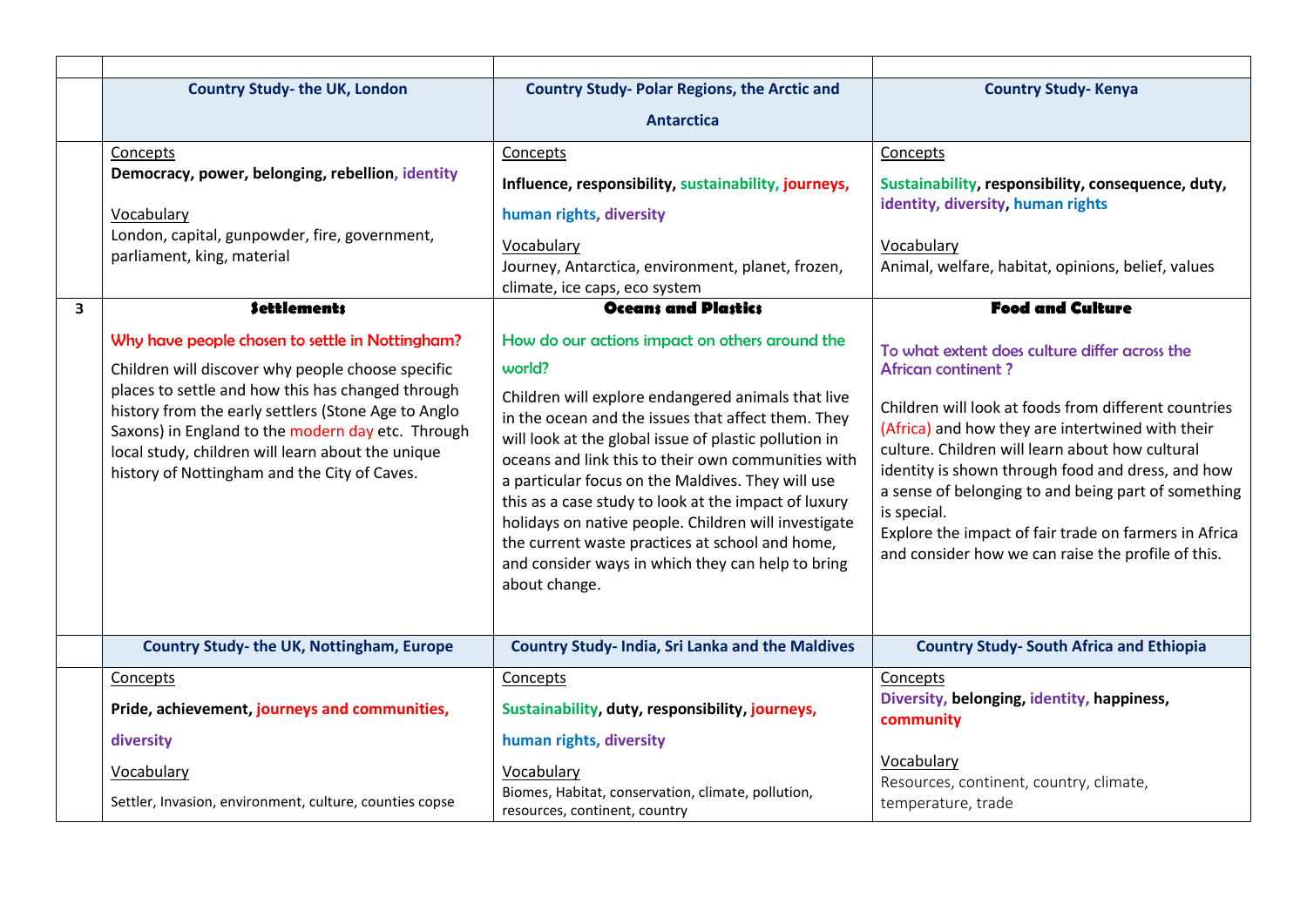| 4 | <b>Ancient Egypt</b>                                                                                                                                                                                                                                                                                                                                                                                                                                                                                                                                                                | <b>Natural Disasters</b>                                                                                                                                                                                                                                                                                                                                                                                                                                                                                                                                                                                                                                                                    | <b>Fighting for Equality</b>                                                                                                                                                                                                                                                                                                                                                                                                                                                                                                                                                                                                       |
|---|-------------------------------------------------------------------------------------------------------------------------------------------------------------------------------------------------------------------------------------------------------------------------------------------------------------------------------------------------------------------------------------------------------------------------------------------------------------------------------------------------------------------------------------------------------------------------------------|---------------------------------------------------------------------------------------------------------------------------------------------------------------------------------------------------------------------------------------------------------------------------------------------------------------------------------------------------------------------------------------------------------------------------------------------------------------------------------------------------------------------------------------------------------------------------------------------------------------------------------------------------------------------------------------------|------------------------------------------------------------------------------------------------------------------------------------------------------------------------------------------------------------------------------------------------------------------------------------------------------------------------------------------------------------------------------------------------------------------------------------------------------------------------------------------------------------------------------------------------------------------------------------------------------------------------------------|
|   | What is the legacy of the Ancient Egyptians?                                                                                                                                                                                                                                                                                                                                                                                                                                                                                                                                        | Do natural disasters affect rich and poor equally?                                                                                                                                                                                                                                                                                                                                                                                                                                                                                                                                                                                                                                          | Are all people born equal?                                                                                                                                                                                                                                                                                                                                                                                                                                                                                                                                                                                                         |
|   | Children will learn about life in Ancient Egypt. The<br>children will discover facts about Egyptian gods and<br>learn about their beliefs in the afterlife. The children<br>will learn about the different pharaohs and the<br>building of the pyramids. We will look at the<br>accomplishments of this civilization (construction<br>techniques, irrigation systems, medicines and<br>agricultural productions) and link to modern way of<br>life.<br>They will explore the gender roles in Ancient Egypt<br>and ask the question- why did female pharaohs have<br>to wear beards? | Children will learn about the destructive force of<br>nature by looking at volcanoes, earthquakes,<br>tsunamis and tornadoes. They will learn about how<br>each of these are formed. They will learn about the<br>layers of the earth, tectonic plates and fault lines.<br>The children will look at famous natural disasters -<br>Mount Vesuvius and the destruction of Pompeii and<br>human stories of survival. They will explore the<br>economic and social impact of disasters and how<br>countries have adapted to cope-study of North<br>America (San Andreas fault line) and the Phillipines<br>- both on the Ring of Fire but impacted differently<br>due to their economic status | The children will learn about basic human rights<br>and how some people have these denied (with a<br>specific focus on race). Children will experience<br>what it is like to have some rights taken from them<br>during a separation activity in class. They will then<br>start exploring the word 'freedom' and what it<br>means to different people, places and things. They<br>will learn about key figures from the past and how<br>they fought to bring about change, including the<br>Victorians and the impact of local people on justice<br>and slavery.<br>Carry out a study of people sent to Australia in the<br>1800s. |
|   | <b>Country Study- Egypt</b>                                                                                                                                                                                                                                                                                                                                                                                                                                                                                                                                                         | <b>Country Study- North America (California) and the</b>                                                                                                                                                                                                                                                                                                                                                                                                                                                                                                                                                                                                                                    | <b>Country study-Australia</b>                                                                                                                                                                                                                                                                                                                                                                                                                                                                                                                                                                                                     |
|   |                                                                                                                                                                                                                                                                                                                                                                                                                                                                                                                                                                                     | <b>Philippines</b>                                                                                                                                                                                                                                                                                                                                                                                                                                                                                                                                                                                                                                                                          |                                                                                                                                                                                                                                                                                                                                                                                                                                                                                                                                                                                                                                    |
|   | Concepts                                                                                                                                                                                                                                                                                                                                                                                                                                                                                                                                                                            | Concepts                                                                                                                                                                                                                                                                                                                                                                                                                                                                                                                                                                                                                                                                                    | Concepts                                                                                                                                                                                                                                                                                                                                                                                                                                                                                                                                                                                                                           |
|   | Power, creativity, belief, fear, change, empire,                                                                                                                                                                                                                                                                                                                                                                                                                                                                                                                                    | Community, consequence, adversity, settlements,<br>displacement, environment, equality, rights                                                                                                                                                                                                                                                                                                                                                                                                                                                                                                                                                                                              | Fairness, equality, rights, freedom, diversity,                                                                                                                                                                                                                                                                                                                                                                                                                                                                                                                                                                                    |
|   | community, diversity                                                                                                                                                                                                                                                                                                                                                                                                                                                                                                                                                                |                                                                                                                                                                                                                                                                                                                                                                                                                                                                                                                                                                                                                                                                                             | identity                                                                                                                                                                                                                                                                                                                                                                                                                                                                                                                                                                                                                           |
|   | Vocabulary<br>Pyramids, tomb, pharaoh, afterlife, civilisation,<br>ancient                                                                                                                                                                                                                                                                                                                                                                                                                                                                                                          | Vocabulary<br>Continent, tectonic, eruption, destruction,<br>mountain, natural                                                                                                                                                                                                                                                                                                                                                                                                                                                                                                                                                                                                              | Vocabulary<br>Separation, segregation, civil, apartheid, minority,<br>ethnicity                                                                                                                                                                                                                                                                                                                                                                                                                                                                                                                                                    |
| 5 | WWII (include focus on the impact of war on                                                                                                                                                                                                                                                                                                                                                                                                                                                                                                                                         | <b>Deforestation and the Rainforests</b>                                                                                                                                                                                                                                                                                                                                                                                                                                                                                                                                                                                                                                                    | William Booth and the Salvation Army                                                                                                                                                                                                                                                                                                                                                                                                                                                                                                                                                                                               |
|   | <b>Nottingham</b> )                                                                                                                                                                                                                                                                                                                                                                                                                                                                                                                                                                 | Is it justified to prioritise consumerism over the                                                                                                                                                                                                                                                                                                                                                                                                                                                                                                                                                                                                                                          | Who should take responsibility to tackle                                                                                                                                                                                                                                                                                                                                                                                                                                                                                                                                                                                           |
|   | Can conflict ever be fair for all?                                                                                                                                                                                                                                                                                                                                                                                                                                                                                                                                                  | environment?                                                                                                                                                                                                                                                                                                                                                                                                                                                                                                                                                                                                                                                                                | homelessness?                                                                                                                                                                                                                                                                                                                                                                                                                                                                                                                                                                                                                      |
|   | Children will learn about life during WW2 with a clear<br>focus on the people of Sneinton and Nottingham.<br>They will analyse the fairness of this conflict and how<br>different groups of people were affected and discuss                                                                                                                                                                                                                                                                                                                                                        | A study of the effects of deforestation on the<br>animal population, as well as the human race, will<br>take place during this theme. An understanding of<br>deforestation and the environmental consequences                                                                                                                                                                                                                                                                                                                                                                                                                                                                               | Children will study the causes and effects of<br>homelessness in the local area and the wider<br>community through the story of human journeys.<br>They will explore the concept of shelter and the                                                                                                                                                                                                                                                                                                                                                                                                                                |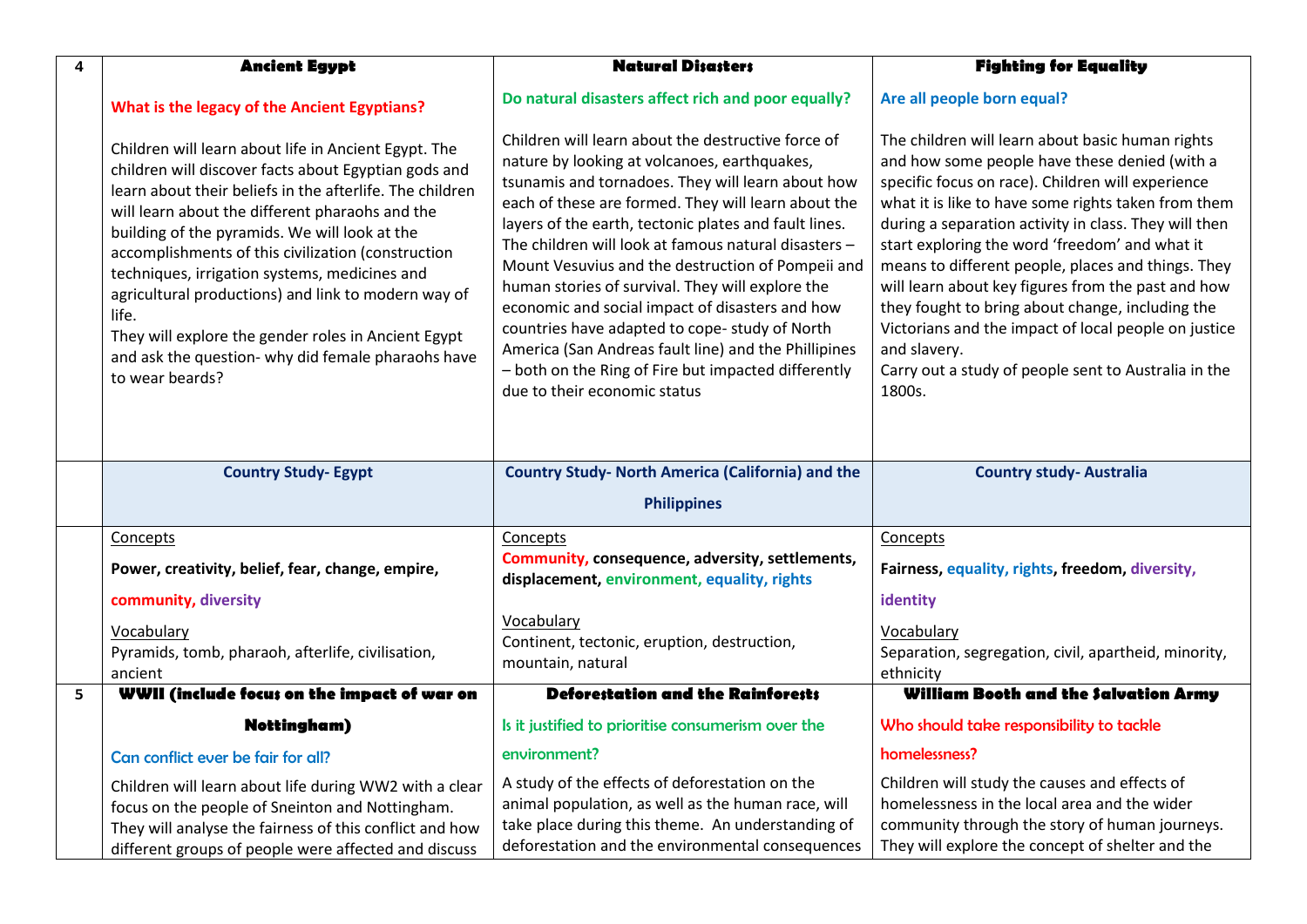|   | how we can use our learning of the past to help guide<br>decisions we make as 21 <sup>st</sup> century citizens.                                                                                                                                                                                                                                                                                                                                                                                          | will lead to a debate about the ethics of<br>deforestation and the impact for future<br>generations. As part of the theme, children will<br>consider how they can make choices towards living<br>more sustainably.<br>Study of indigenous tribes in the Amazon Rainforest<br>and the impact on them.                                                                                                                                                                                | inequality that may exist. They will learn how<br>Government try to tackle homelessness. Children<br>will analyse the assumptions and prejudices that<br>exist about homelessness, the risk factors and how<br>local communities including charities tackle<br>vulnerable groups in crisis - including learning<br>about William Booth and his endeavours to help<br>the homeless.<br>Study Finland with low levels of homelessness -<br>what can we learn from them?                              |
|---|-----------------------------------------------------------------------------------------------------------------------------------------------------------------------------------------------------------------------------------------------------------------------------------------------------------------------------------------------------------------------------------------------------------------------------------------------------------------------------------------------------------|-------------------------------------------------------------------------------------------------------------------------------------------------------------------------------------------------------------------------------------------------------------------------------------------------------------------------------------------------------------------------------------------------------------------------------------------------------------------------------------|----------------------------------------------------------------------------------------------------------------------------------------------------------------------------------------------------------------------------------------------------------------------------------------------------------------------------------------------------------------------------------------------------------------------------------------------------------------------------------------------------|
|   | Country Study- The UK, Nottingham, global                                                                                                                                                                                                                                                                                                                                                                                                                                                                 | <b>Country Study- South America- Brazil</b>                                                                                                                                                                                                                                                                                                                                                                                                                                         | <b>Country Study-Finland</b>                                                                                                                                                                                                                                                                                                                                                                                                                                                                       |
|   | Concepts                                                                                                                                                                                                                                                                                                                                                                                                                                                                                                  | Concepts                                                                                                                                                                                                                                                                                                                                                                                                                                                                            | Concepts                                                                                                                                                                                                                                                                                                                                                                                                                                                                                           |
|   | Fairness, resilience, pride, conflict, duty, community,                                                                                                                                                                                                                                                                                                                                                                                                                                                   | Sustainability, choice, consequence, influence,                                                                                                                                                                                                                                                                                                                                                                                                                                     | Rights, duty, responsibility, compassion, equality,                                                                                                                                                                                                                                                                                                                                                                                                                                                |
|   | identity, power, democracy, human rights                                                                                                                                                                                                                                                                                                                                                                                                                                                                  | displacement, human rights                                                                                                                                                                                                                                                                                                                                                                                                                                                          | identity, community                                                                                                                                                                                                                                                                                                                                                                                                                                                                                |
|   | Vocabulary                                                                                                                                                                                                                                                                                                                                                                                                                                                                                                | Vocabulary                                                                                                                                                                                                                                                                                                                                                                                                                                                                          | Vocabulary                                                                                                                                                                                                                                                                                                                                                                                                                                                                                         |
|   | Anderson shelter, bomb, ration, Spitfire, invasion,                                                                                                                                                                                                                                                                                                                                                                                                                                                       | Rainforest, tropics, northern, southern,                                                                                                                                                                                                                                                                                                                                                                                                                                            | Migration, immigration, refugee, population                                                                                                                                                                                                                                                                                                                                                                                                                                                        |
|   | Blitz, evacuee, war, allied forces, axis forces                                                                                                                                                                                                                                                                                                                                                                                                                                                           | hemisphere, equator, canopy, understory,<br>emergent, undergrowth, compass, biome, cardinal,                                                                                                                                                                                                                                                                                                                                                                                        |                                                                                                                                                                                                                                                                                                                                                                                                                                                                                                    |
|   |                                                                                                                                                                                                                                                                                                                                                                                                                                                                                                           | inter-cardinal, indigenous, tribe                                                                                                                                                                                                                                                                                                                                                                                                                                                   |                                                                                                                                                                                                                                                                                                                                                                                                                                                                                                    |
| 6 | <b>Crime and Punishment</b>                                                                                                                                                                                                                                                                                                                                                                                                                                                                               | <b>The Journey of Food</b>                                                                                                                                                                                                                                                                                                                                                                                                                                                          | The Morality of the Space Race                                                                                                                                                                                                                                                                                                                                                                                                                                                                     |
|   | Does punishing people for crimes always make the                                                                                                                                                                                                                                                                                                                                                                                                                                                          | How sustainable are our food sources?                                                                                                                                                                                                                                                                                                                                                                                                                                               | Is it morally right for humans to explore space?                                                                                                                                                                                                                                                                                                                                                                                                                                                   |
|   | world a better place?                                                                                                                                                                                                                                                                                                                                                                                                                                                                                     | Children will learn about economic inequality                                                                                                                                                                                                                                                                                                                                                                                                                                       | Children will learn about the moon landing as an                                                                                                                                                                                                                                                                                                                                                                                                                                                   |
|   | Children will learn about crime and punishment by<br>looking at the legacy of the Roman justice system<br>before focusing on the Anglo-Saxon, Tudor and<br>Victorian periods. They will learn about how crime<br>and punishment has changed throughout the ages<br>and how different groups have been treated. Present<br>day issues will be explored and how these link in with<br>historical events, as well as looking at groups and<br>organisations that are currently fighting for human<br>rights. | between countries, socioeconomic differences<br>between people and their causes. They will learn<br>how over farming is having a negative impact of the<br>environment, people and their communities and<br>research about ethical consumerism and Fair Trade.<br>Look at countries from Central America, India and<br>Papa New Guinea and identify the similarities<br>between each (economic, geographical etc) Would<br>we ever need to consider Fair Trade policy in the<br>UK? | important event of the past as well as other key<br>moments in the exploration of space. They will<br>learn about the morality of the space race and the<br>sacrifices that have been made to achieve these<br>goals in the past. They will look to the future and<br>the Mars missions, focusing on the ethics of<br>colonising other planets.<br>Look at how the USA and Russia and more recently<br>China have spent trillions on exploring space- what<br>issues do they have on Planet Earth? |